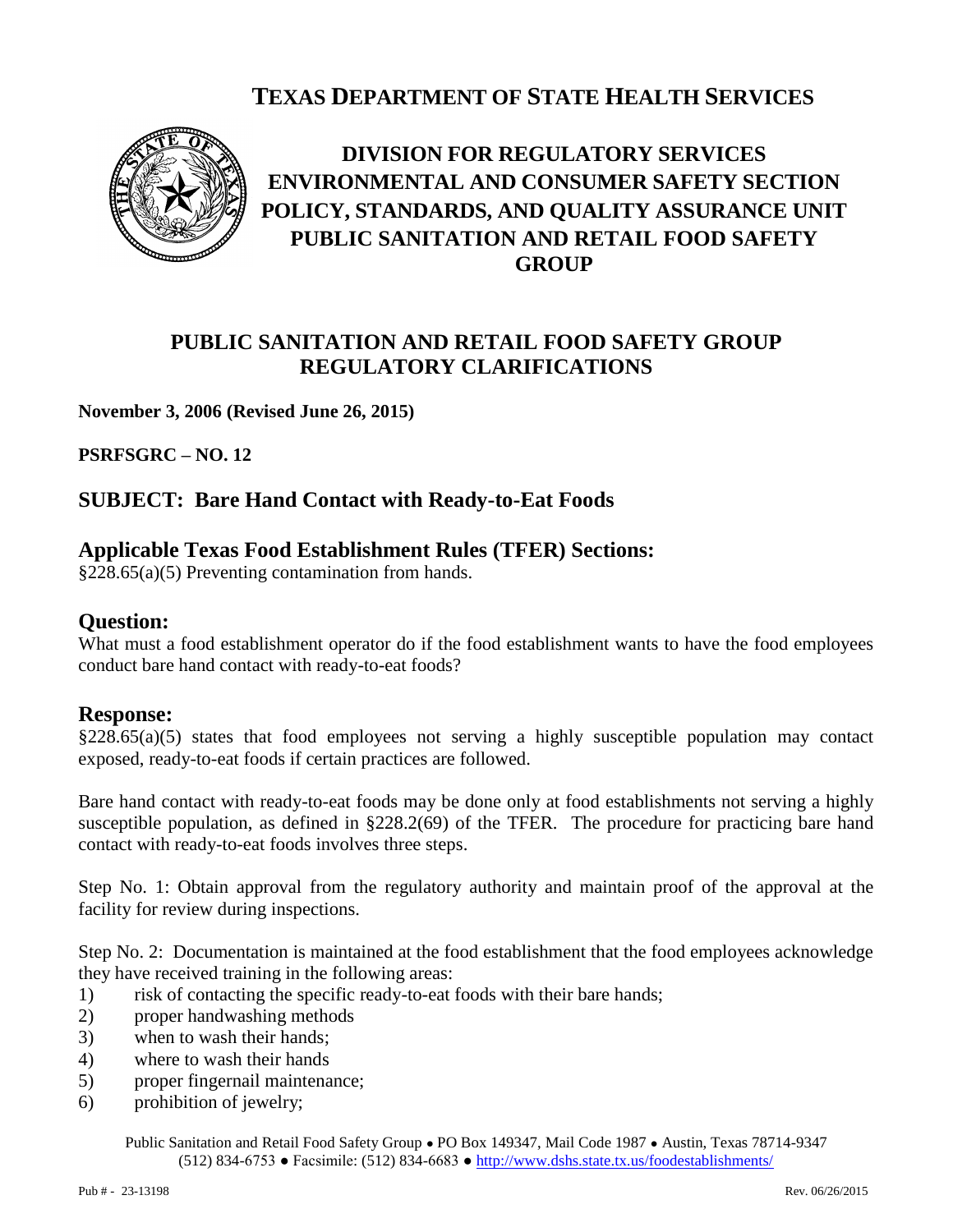PSRFSGRC - No. 12 - Bare Hand Contact with Ready-to-Eat Foods November 3, 2006 (Revised: June 26, 2015) Page2

- 7) good hygienic practices
- 8) employee health policies (employee illness, exclusions, restrictions)

The TFER does not address who can conduct the training. Training providers may include:

- **food handler training classes;**
- local regulatory agencies;
- **Produce** training companies;
- food establishment owner/permit holder.

The training has to include all of the listed elements. Training providers design their own curriculums. Reference materials are readily available from regulatory agencies, libraries, universities, and the internet.

The employee has to sign the acknowledgement of receiving the training.

The documentation must be maintained at the food establishment.

Step No. 3: Documentation is maintained at the food establishment that food employees contacting ready-to-eat foods with bare hands utilize two or more of the following control measures to provide additional safeguards:

- 1) double handwashing;
- 2) nail brushes;
- 3) a hand sanitizer after handwashing;
- 4) incentive programs that assist or encourage food employees not to work when they are ill;
- 5) other control measures approved by the regulatory agency.

The documentation in step no. 3 designates what measures are to be used, not whether the employees are using the measures.

NOTE: These safeguards are in addition to proper handwashing.

Step No.4: Documentation is maintained at the food service establishment listing food handling procedures and the specific ready-to-eat foods and food additives that are touched by bare hands.

Step No. 5: Documentation is maintained at the food establishment that corrective actions are taken when steps 1-4 are not followed.

The documentation has to include the plan for corrective action.

The documentation has to be written, but may be included as part of the establishment's HACCP monitoring logs.

Non-compliance with any one of five steps would be marked as "OUT" on Item #12 or #15 of the inspection sheet.